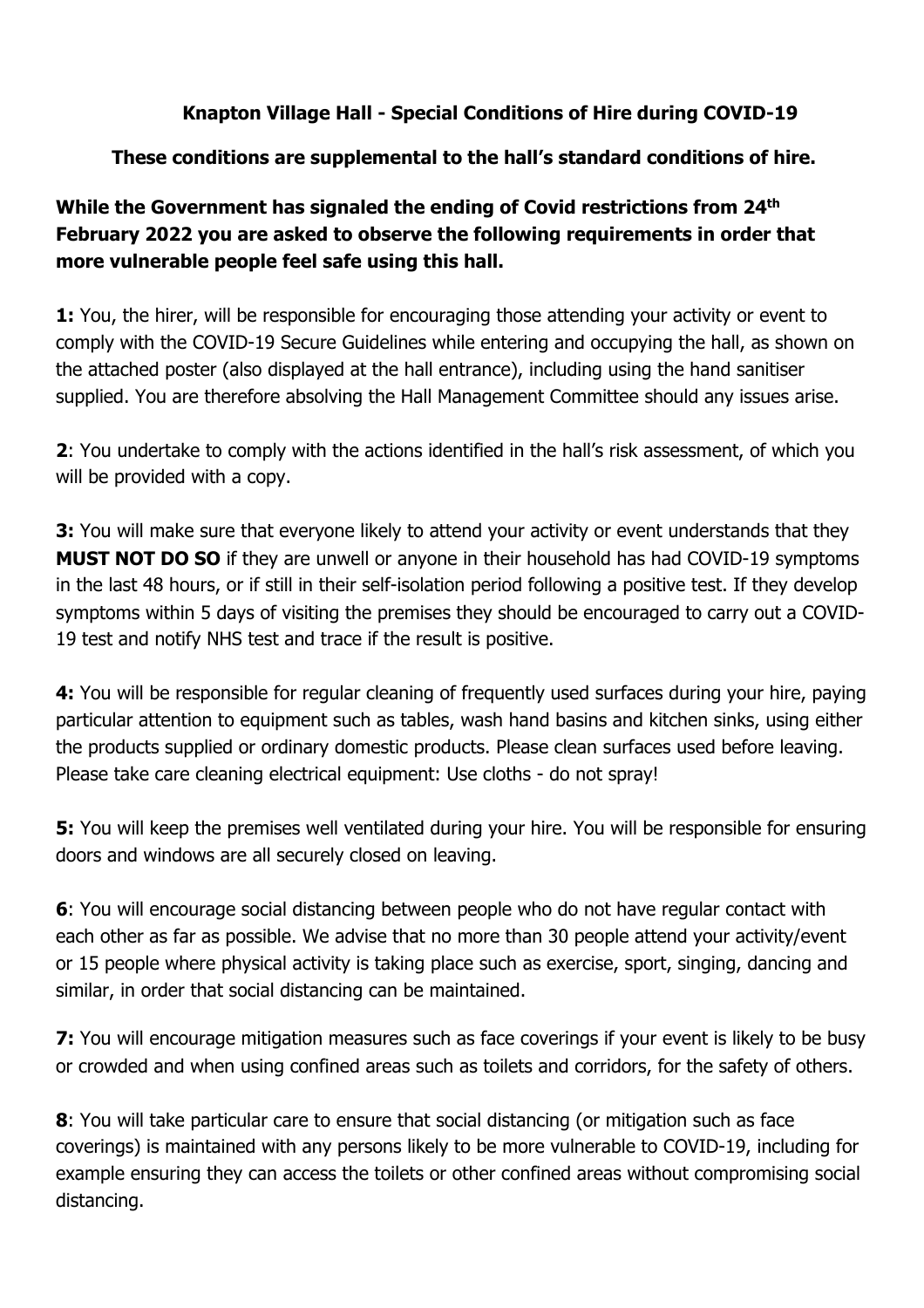**9**: You will arrange the room as far as possible to facilitate social distancing, for example: Seating side by side rather than face-to-face, at least one empty chair between each person or household group. If tables are being used by people from different households a wide U-shape is advisable.

**10**: You will be responsible for the disposal of all rubbish created during your hire, including tissues and cleaning cloths, taking all rubbish away with you when you leave the hall.

**11**: Food or drink should if possible be consumed while seated.

**12:** We will have the right to close the hall if there are safety concerns relating to COVID-19, for example, if someone attending the hall develops symptoms and cleansing is required, if it is reported these Special Hiring Conditions are not being complied with or in the event that public buildings are required or advised to close again. If that is necessary, we will do our best to inform you promptly and you will not be charged for this hire.

13: For events which are likely to be busier or crowded you will take additional steps for Covid security. For example, operating a booking or queuing system, providing attendants or stewards who seat people, inviting people to use toilets in the interval row by row.

**14:** In order to avoid risk of aerosol or droplet transmission please avoid people needing to shout or raise their voices to each other, e.g. refrain from playing loud music at a volume which makes normal conversation difficult.

**15**: If someone becomes unwell with suspected Covid-19 symptoms, arrange for them to go home or move them to the designated safe area. Provide tissues and a bin or plastic bag, and a bowl of warm soapy water for handwashing. Make sure you have contact details for others in your group and then ask them to leave the premises. Advise them to launder their clothes when they arrive home. Inform the hall booking officer.

**16:** Where a sports, exercise or performing arts activity takes place you will organise your activity in accordance with guidance issued by the relevant governing body for your sport or activity. You will ask those attending to bring their own equipment and not share it with other members or you will ensure that any equipment you provide is cleaned before use.